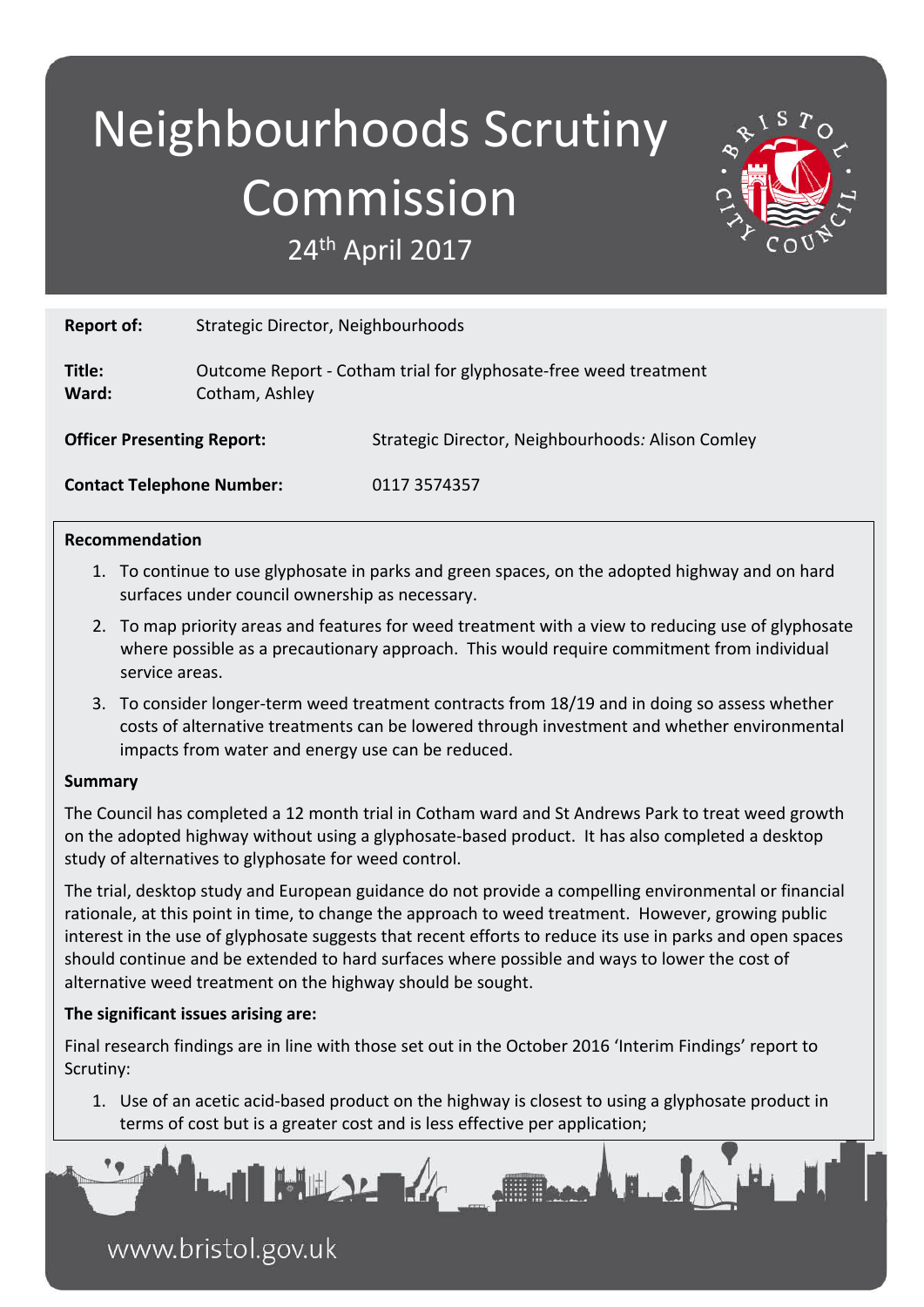- 2. Alternative treatments such as foam stream are available but appear to be at a much higher cost, have other environmental impacts, and are more difficult to use in a congested urban environment;
- 3. Greater weed growth on the highway and in parks has not generated a significant uplift in complaints in the trial and residents' tolerance to weeds in streets should be tested further;
- 4. Greater attention to hard surface design and materials will reduce the need to control weed growth in the long term;
- 5. Keep up to-date with relevant research and consider emerging products and techniques;
- 6. It is recommended to map priority areas and features for weed treatment with a view to reducing use of glyphosate where possible as a precautionary approach.

### **Context**

- A full context to the trial and the assessment of glyphosate alternatives was set out in the October 2016 interim report to Neighbourhoods Scrutiny Commission and is not repeated here.
- A more detailed methodology of the trial and other key primary and secondary research is given in Appendix 1.

### **Proposal**

- The aim of the trial was to provide answers to the following:
	- i. How effective is acetic acid compared to glyphosate as a herbicide?
	- ii. How is the public responding to visual changes in parks and streets?
	- iii. What are the costs of alternative weed control?
	- iv. Will further reduction on herbicide application effect infrastructure?
	- v. How and where can herbicide use be reduced without damage to infrastructure or increasing public concern?
- The final conclusion of the 12-month trial and desktop research exercise is not substantially different from the findings set out on the October 2016 'Interim findings' Neighbourhoods Scrutiny report. Updated recommendation are:
	- *i. Use of an acetic acid-based product on the highway is closest to using a glyphosate product in terms of cost but is a greater cost and is less effective.*

The reduced effectiveness of acetic acid results in a need for more frequent applications in addition to each application being more expensive than glyphosate. The cost is likely to be at least 3.5 times greater than glyphosate for the same outcome.

An extension of the trial for a further 12 months may allow the testing of acetic acid at a higher concentration but this will require the agreement of Bristol Waste Company.

Through 2017/18 the Parks service will not use glyphosate in its parks and green spaces within the 16/17 trial area nor in St Andrews Park in order to look for longer term trends.